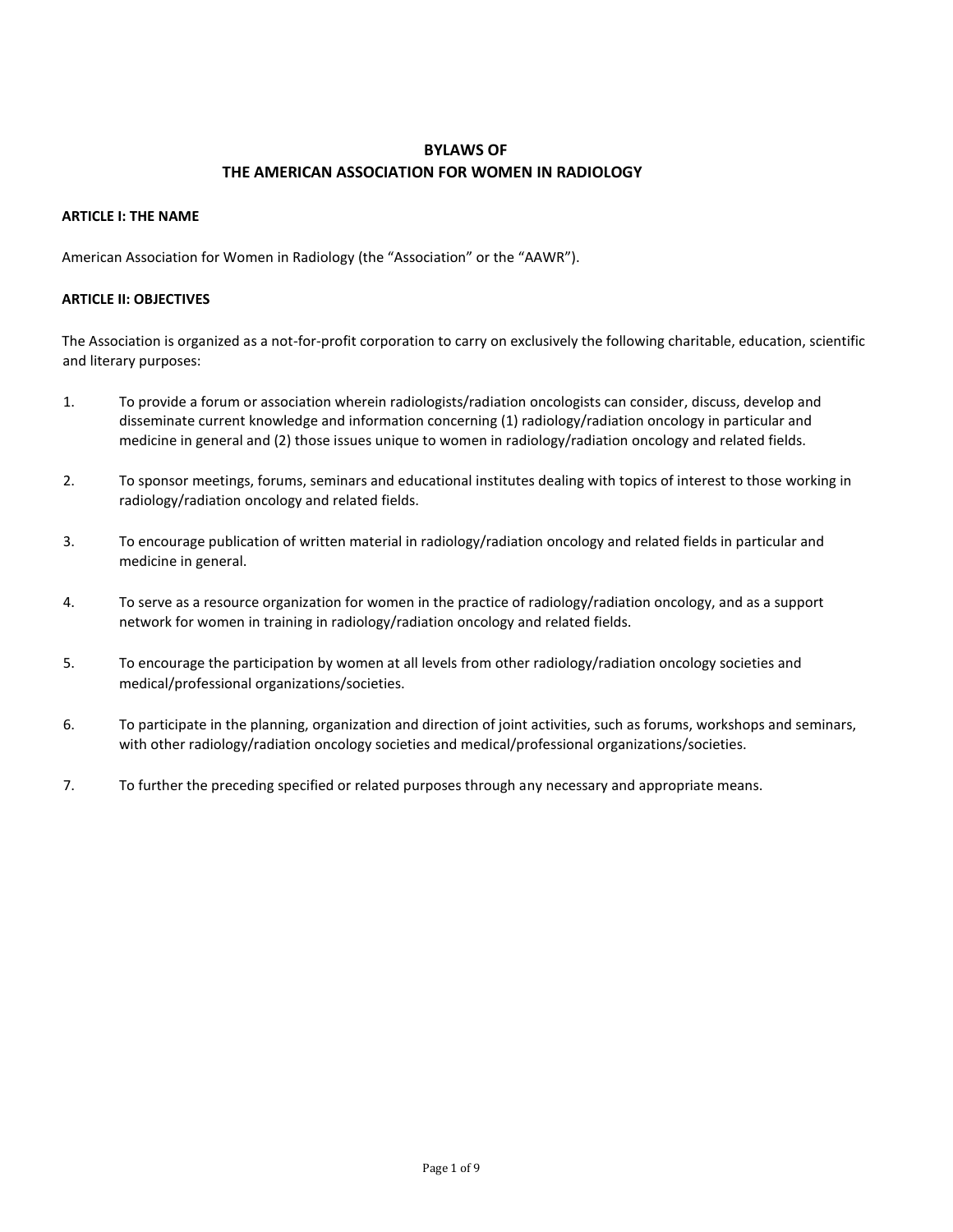### **ARTICLE III: QUALIFICATION, ADMISSION AND DISCIPLINE OF MEMBERS**

### **Section 1. Qualifications**

Membership in the Association shall be limited to those individuals who satisfy the criteria for membership set forth in Section 2 of this Article, whose medical practice is devoted exclusively to the practice of radiology/radiation oncology or who are actively engaged in teaching or research in the field of radiology/radiation oncology or related fields. Application shall be made on the forms provided by the Association.

#### **Section 2. Admission**

- 1. Membership in the Association shall consist of seven (7) categories:
	- a. *Active members* shall be defined as physicians or radiation physicists who have been certified in radiology/radiation oncology or one of its recognized branches by the American Board of Radiology, American Osteopathic Board of Radiology, American Board of Nuclear Medicine, or who are certified by an equivalent board. Radiation biologists with doctoral degrees shall be eligible for active membership. Active members in good standing shall have the right to vote at all meetings of the membership and shall be qualified to hold office.
	- b. *Associate members* shall be defined as physicians who have completed accredited training programs in radiology/radiation oncology or one of its recognized branches but who are not board certified. Associate members may include medical imaging specialists, with advanced degrees who devote more than 75% of their time to medical imaging and radiation therapy. Associate members shall have the right to vote and to serve on committees, but shall not have the right to hold office. Associate members may also include nonphysicians with a demonstrated interest in radiology, radiation oncology or related fields.
	- c. *Members-in-training* shall be defined as:
		- I. physicians enrolled in accredited training programs in radiology/radiation oncology or one of its recognized branches
		- II. advanced degree candidates in radiology/radiation oncology or one of its recognized branches
		- III. advanced degree candidates in radiation physics or radiation biology programs
		- IV. Medical students who attend an accredited US or Canadian school of medicine and who plan to compete for a position in a radiology/radiation oncology

Members-in-training shall not have the right to vote or hold office except as specifically provided in Article IV, in Section 2 and Article IX, Section 4.

- d. *Emerita members* shall be defined as previously active members who no longer practice their specialty. Emerita members shall pay such membership dues as may be determined by the Membership Committee and approved by the Executive Committee. Emerita members shall have the right to vote and serve on committees, but shall not have the right to hold office.
- e. *Honorary members* shall be defined as other individuals selected by the Executive Committee on the basis of merit. Honorary members shall not have the right to vote or hold office.
- f. *Corresponding international members* shall be defined as radiologists, radiation oncologists or scientists living outside of the United States or Canada. Corresponding international members may serve on committees, but shall not have the right to vote or hold office.
- g. *Fellow members* shall be defined as physicians or radiation physicists who have made substantial contributions to the advancement of women in radiology and of the Society. Fellow members in good standing shall have the right to vote at all meetings of the membership, shall be qualified to hold office, and use the designation, "Fellow of the American Association for in Women Radiology (FAAWR)."
	- I. Nominations for Fellows may come from the Board, the Fellowship Committee, or from Active members. Procedures for nomination and requirements for admission to Fellow membership shall be developed by the Board and circulated to the membership each year. New Fellows shall be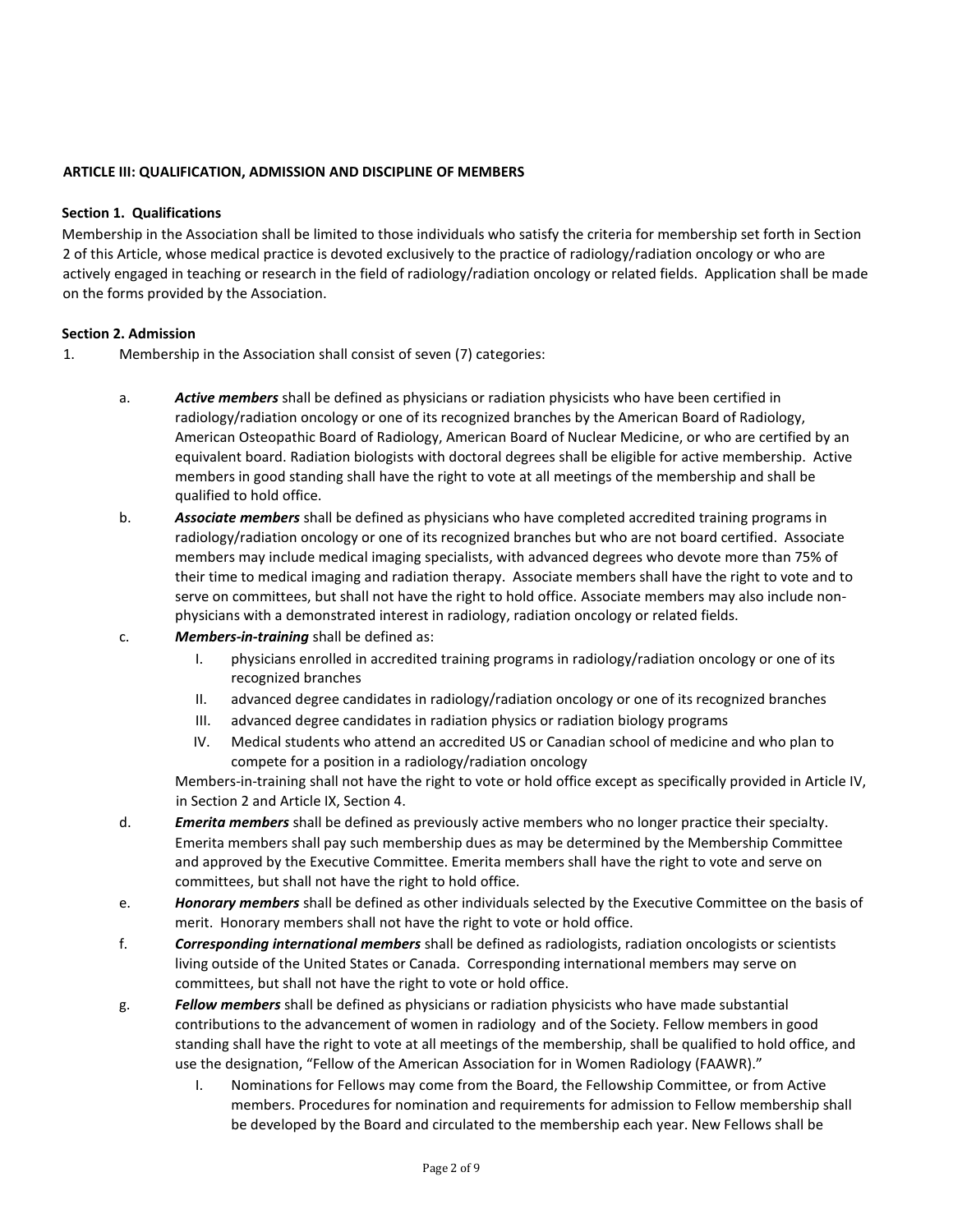selected by a vote of the Fellowship Committee. Candidates who receive a majority of "yes" votes shall be accorded Fellow membership.

2. Members may request a change in status by submitting the request in writing (postal or electronic mail) to the society office.

# **Section 3. Discipline**

- 1. The Board of Directors shall have the authority to take disciplinary action against any member of the Association, which may include censure, reprimand, suspension, expulsion or such other forms of discipline as the Board of Directors may deem appropriate under the circumstances. The grounds for disciplinary action shall include, without limitation, the following:
	- a. Failure to comply with the requirements contained in the Articles of Incorporation, the bylaws and such rules and regulations as may be adopted by the Board of Directors;
	- b. Failure to comply with the requirements for initial and continued membership set forth in Sections 1 and 2 of this Article; public use of the Association's name without the prior consent of the Board of Directors; significant misrepresentation of the policies, procedures or positions adopted by the Association; and participation in the Association's affairs and activities in a manner inconsistent with the objectives of the Association as set forth in these bylaws and as determined from time to time by the Board of Directors; and
	- c. Non-payment of dues.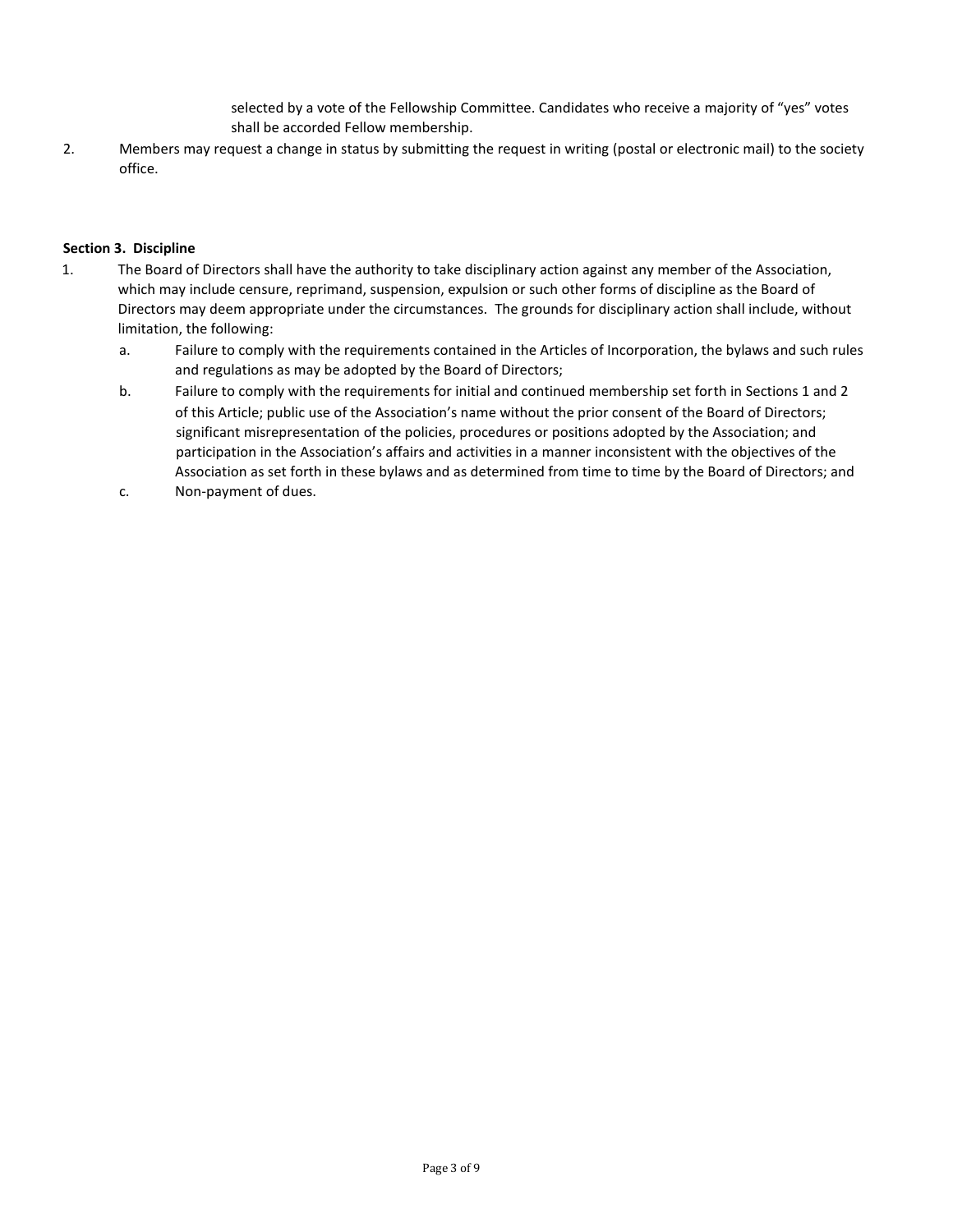# **ARTICLE IV: BOARD OF DIRECTORS**

- 1. The Board of Directors is responsible for long-term association strategy and external or public policy. The Board of Directors shall have the responsibility to appoint, remove, or ratify the nomination of officers; or to hear disciplinary proceedings against members, the authority to borrow money in the name of the Association and to pledge or otherwise encumber assets of the Association for the purpose of securing such loans. The Board of Directors will keep records of its proceedings. The Board of Directors shall meet in accordance with the requirements set forth under Article VIII, Meetings.
	- 2. The Board of Directors shall be comprised of:
		- a. The Officers of the Association (President, President-Elect, Vice President, Secretary, Treasurer, Immediate Past President)
		- b. AAWR Councilor to the American College of Radiology
		- c. AAWR alternate councilor to the American College of Radiology.
		- d. Members-at-large of the Board of Directors shall be members of the Association in good standing and shall include.
			- I. an active member in diagnostic radiology
			- II. a Member-in-training elected to represent Members-in-training as a voting member of the Board of Directors,
			- III. an active member who is a radiation oncologist, and
			- IV. an active member who represents community practice.
			- V. Further, the Executive Committee can appoint Members-at-large to the Board of Directors to maintain diversity of sub-specialty representation of the AAWR membership
- 2. Members of the Board of Directors shall serve for a term of one year and may serve no more than three (3) consecutive terms as such.
- 3. The President of the Association shall serve as the Chair of the Board of Directors. The election of the Board of Directors shall be accomplished in accordance with the procedures set forth under Article VI-Election of Officers.
- 4. Members of the Board of Directors shall not be compensated for their service as such or for their service to the Association. However, nothing herein contained shall be construed as prohibiting the payment of compensation to an individual who serves as a member of the Board of Directors or officer for services rendered to the Association in another capacity.

### **ARTICLE V: EXECUTIVE COMMITTEE**

- 1. The Executive Committee shall have the responsibility for the general management of the Association. The Executive Committee will monitor and evaluate operations, have the oversight of finances and investments, may exercise the powers of the Board of Directors between meetings of the Board.
- 2. The Executive Committee shall consist of the Officers of the Society, and the President shall serve as Chair. Four members shall constitute a quorum.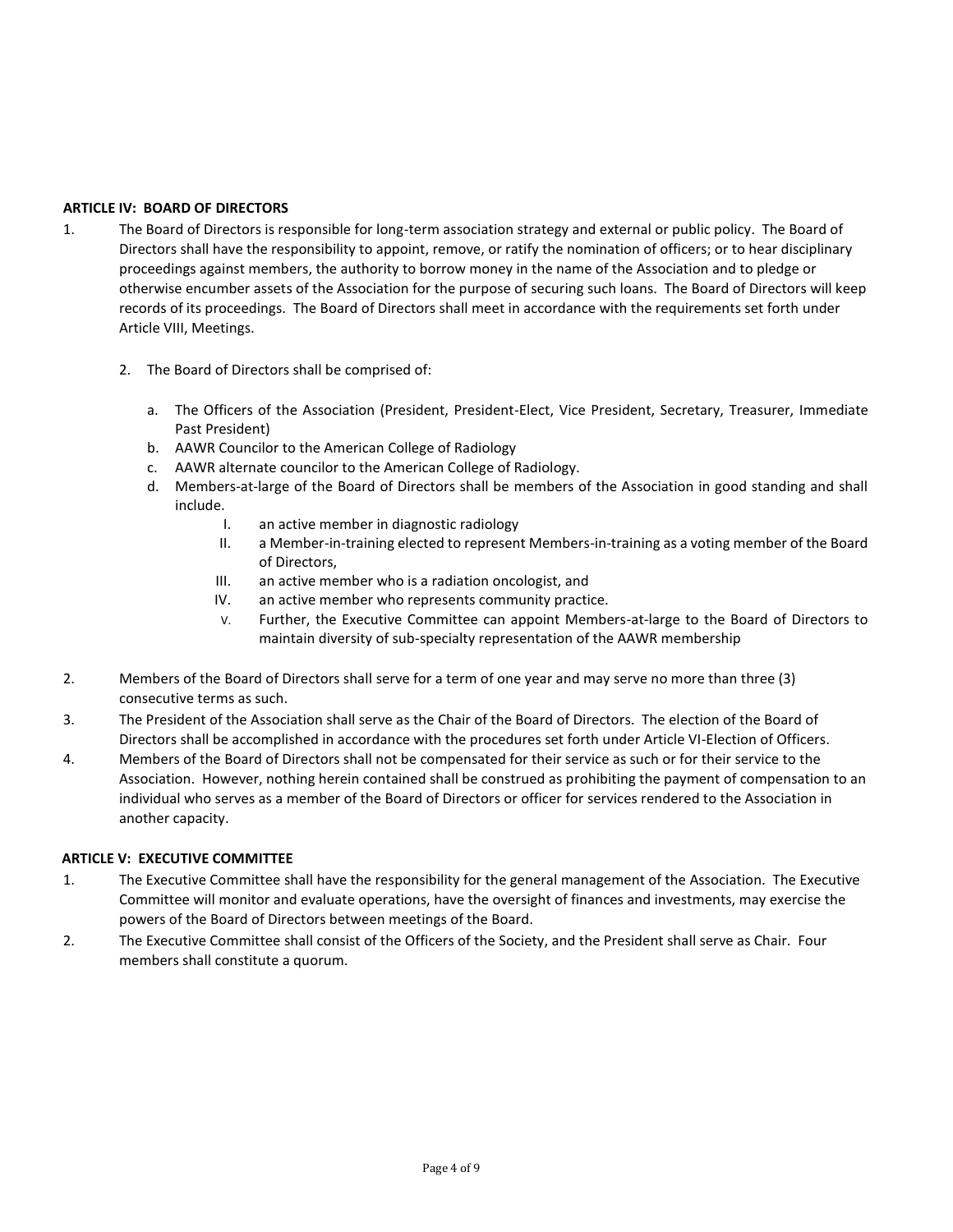### **ARTICLE VI: OFFICERS**

- 1. The officers of this Association shall be the President, President-Elect, Vice-President, Secretary, Treasurer, and Immediate Past President.
- 2. Each officer shall hold office for a term of one (1) year.
- 3. The President-Elect shall become President after completion of the term as President-Elect. The Vice-President shall become President-Elect after completion of the term as Vice-President. The Treasurer will become Vice President, the Secretary become Treasurer and the Secretary shall be elected at the annual meeting of the members.

### **ARTICLE VII: ELECTION OF OFFICERS AND BOARD OF DIRECTORS**

- 1. The initial officers of the Association shall be those elected at the annual meeting held in 1981, prior to the Association's incorporation. Thereafter, the Nominating Committee shall annually select a slate of officers for the positions of President-Elect, Vice-President, Secretary, Treasurer, and a slate for the positions of the Board of Directors. Nominations for these positions may also be made prior to the annual meeting annual meeting with prior consent of the person(s) nominated. The President-Elect, after completion of the term as such, shall automatically succeed to the office of President. The President, after completion of the term as such, shall automatically succeed to the office of Immediate Past President. The term of office for all officers shall commence immediately following the annual meeting at which they were elected or succeeded to office.
- 2. AAWR will follow the ACR councilor bylaws requirements. Election shall be conducted by written ballot prior to the annual meeting, either through US Mail or electronic mail, or by written or voice ballot at the annual meeting. Active, associate and emerita members can vote. Elections shall be by a majority vote of the voting members.
- 3. When an office or Board member position falls vacant by reason of death, resignation, removal with or without cause, or disability, the Executive Committee shall appoint a replacement to complete the term in progress.
- 4. Any officer or board member may be removed, either with or without cause, in accordance with the Illinois General Not for Profit Corporation Act.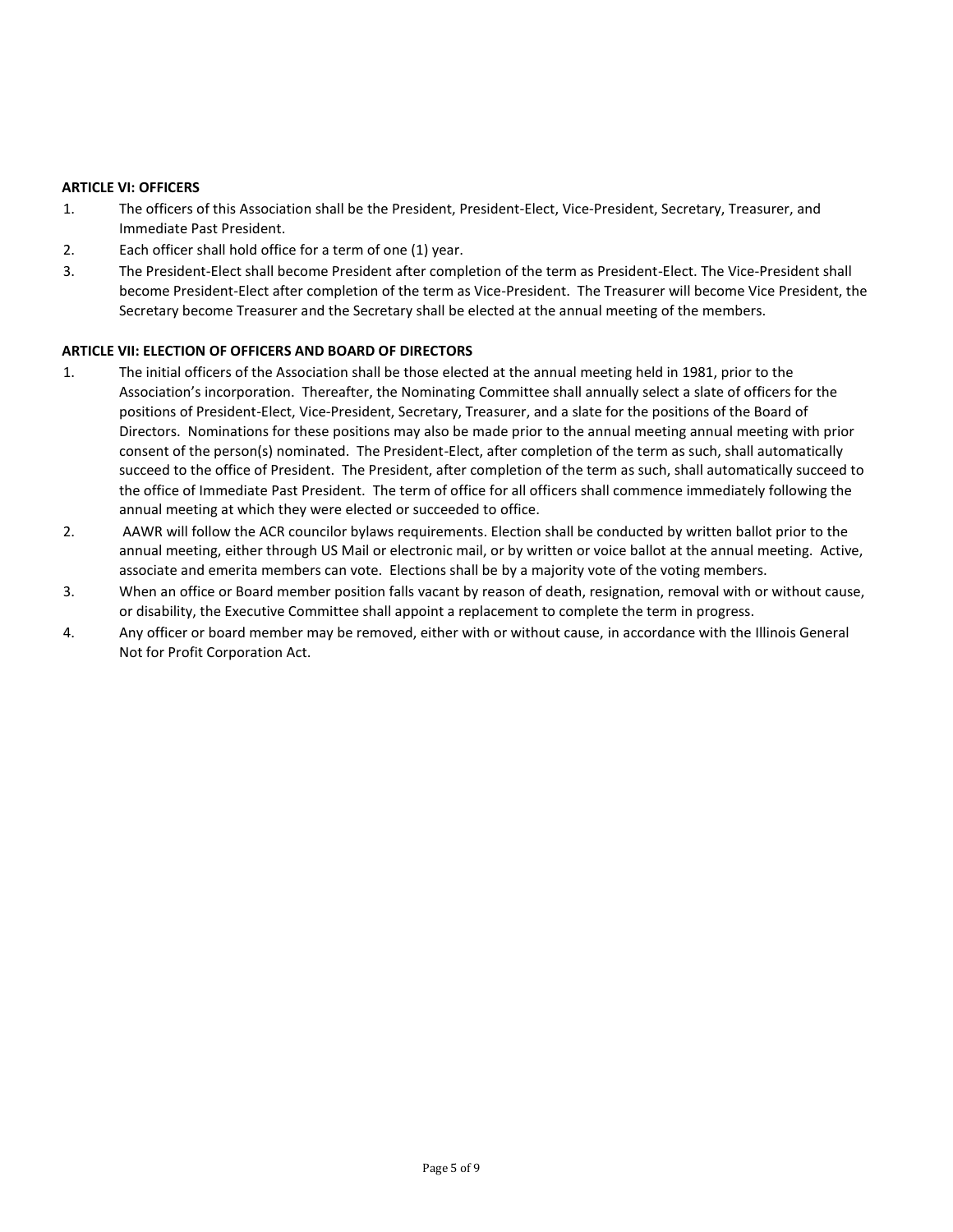# **ARTICLE VIII: DUTIES OF THE OFFICERS**

- 1. *President.* The President presides at all meetings of the Association, is the chair of the Board of Directors and Executive Committee and is an *ex officio* member of all committees. The President shall be the chief executive officer of the Association and shall have general authority over the day-to-day activities and operation of the Association, subject to the control of the Executive Committee.
- 2. *President-Elect.* The President-Elect shall succeed the President, shall preside in the absence or incapacity of the President and shall perform such other duties as may from time to time be assigned by the Board of Directors or Executive Committee or by the President and shall serve as Co-chair of the Program Committee with the Vice President. Further, the President-Elect shall serve as the Chair of the Membership Committee.
- 3. *Vice-President.* The Vice-President shall succeed the President-Elect, shall chair the Bylaws Committee, shall serve as Co-Chair of the Program Committee with the President-Elect, and shall perform such other duties as may from time to time be assigned by the President, President-Elect, Board of Directors or the Executive Committee. The Vice President shall be responsible for long-range planning, reaffirming current activities, and identifying new opportunities in conjunction with the mission of the Association.
- 4. **Treasurer.** The Treasurer shall chair the Finance Committee. The Treasurer may appoint additional members. The Committee shall recommend membership fee changes, work with executive personnel on the budget, consider investment strategies, and be responsible for fiscal policy.
- 5. *Secretary.* The Secretary shall chair the Communications Committee; shall perform all duties incident to the office of Secretary; and shall discharge such other duties assigned to by the President, Board of Directors or by the Executive Committee. Additionally: As Chair of Communications Committee, shall oversee associated subcommittees
- 6. *Immediate Past President* shall chair the nominating committee.
- 7. *ACR Councilor.*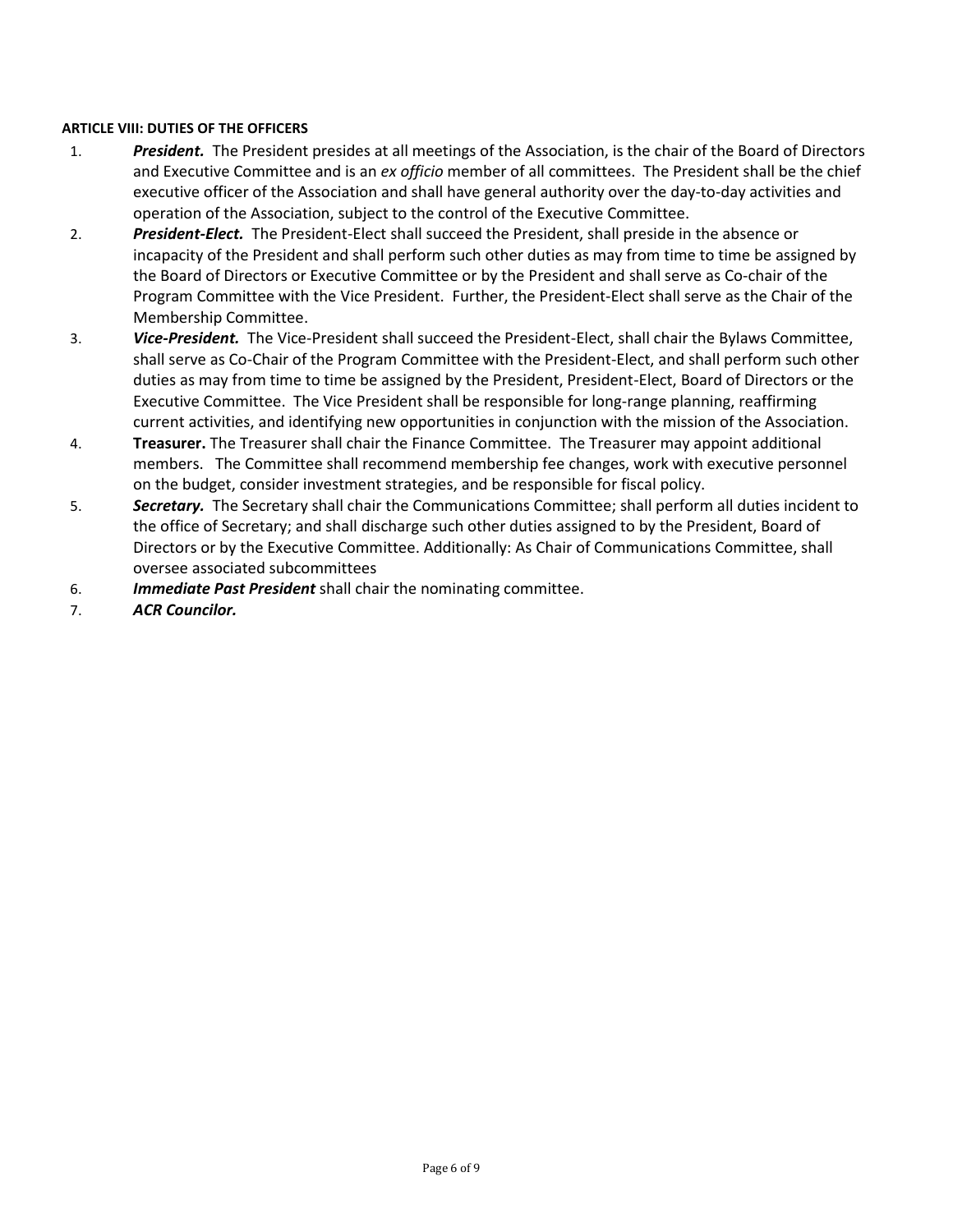#### **ARTICLE IX: MEETINGS**

#### 1. **Members**

a. *Annual meetings* of the members shall be held during the fourth calendar quarter of each year on a date fixed by the Executive Committee for the purpose of electing officers and board members, and for the purpose of transacting such other business as may be brought before the meeting by the Board of Directors. The Executive Committee shall determine the date, place and time of the annual meeting.

b.*Regular meetings* of and special events for the members shall be held at such intervals as may be fixed by the Executive Committee for the transaction for such business as may be properly brought before the meetings by the Board of Directors. The time and place for such events shall be fixed by the Executive Committee and written notice provided to the membership not less than thirty (30) days in advance.

#### 2. **Board of Directors**

a. Annual meetings of the Board of Directors shall be held in conjunction with the annual meeting of the members. The purpose of the annual meeting of the Board of Directors shall be to transact such business as may be properly brought before the Board.

b.In addition to the annual meeting, regular meetings of the Executive Committee shall be held not less

frequently than once a year at such time and place as the Executive Committee may determine. The purpose of the regular meetings of the Executive Committee shall be to transact such business as may be properly brought before the Committee.

c. Special meetings of the Board of Directors may be called by the President, or in absentia by the President-Elect, or by petition of no fewer than three (3) members of the Board of Directors.

d.A quorum for all Board of Directors or Executive Committee meetings shall consist of a majority of all members thereof. If a quorum is not present at any meeting, the majority of the members present may adjourn the meeting from time to time without further notice. The vote of a majority of the members of the Board of Directors or Executive Committee present at any meeting at which a quorum exists shall constitute the action of the Board of Directors or Executive Committee, except as otherwise provided by law, the articles of incorporation, or these bylaws.

e. Any action which is required to be taken or may be taken at a meeting of the Executive Committee may be taken without a meeting, if a consent in writing setting forth the action so taken shall be signed by all members of the Executive Committee. In addition, any action which is required to be taken or may be taken at a meeting of the Executive Committee, other than the annual meeting, may be taken at a telephonic meeting, or meeting at which communication is permitted by other means of electronic communication, and the action taken by such meeting at which a quorum exists shall be deemed to be the action of the Executive Committee.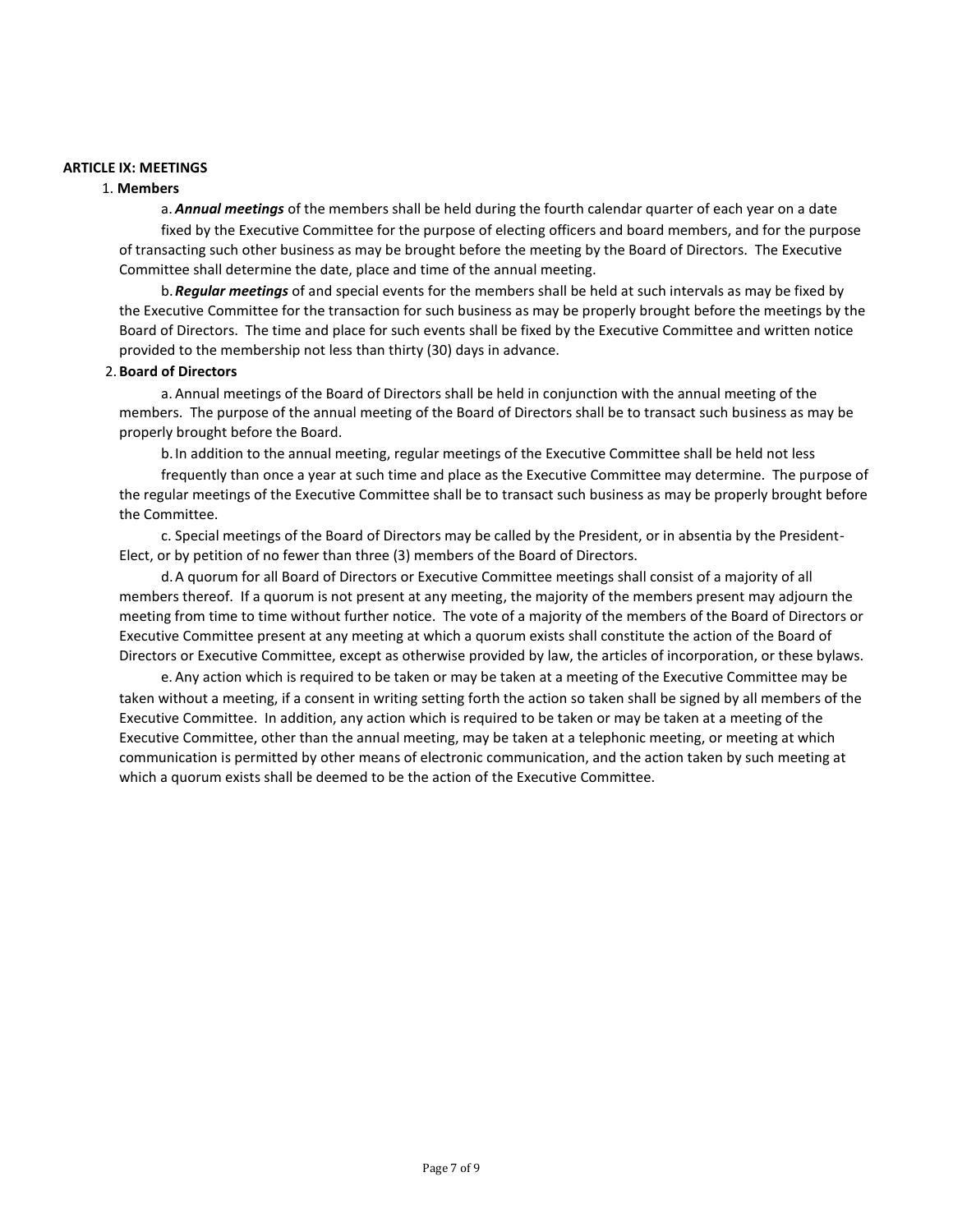#### **ARTICLE X: COMMITTEES**

The standing committees of the Association include: Executive, Awards, Bylaws, Communications, Finance, Membership, Nominating, and Program. The Board of Directors may also, from time to time, establish such other special committees as it deems to be necessary and desirable, such as dedicated Committees for Radiation Oncology, Interventional Radiology and Nuclear Medicine. Except as otherwise provided in these bylaws, the President or the Executive Committee shall appoint the chairs of all committees. Committee chairs will appoint members with the consent of the President or Executive Committee. Each special committee member shall be an active Association member in good standing.

 *a. Awards C***ommittee:** shall include at least two Past-Presidents. The chair shall be the immediate past president. The Immediate Past President may appoint additional members. This Committee shall be responsible for soliciting nominations for Awards, and for recommending to the Executive Committee the awardees for these honors. In addition, the President shall serve with voting privileges as an *ex officio* member of the committee.

 The Awards Committee shall also include a Fellowship Subcommittee, which shall be responsible for reviewing applications for FAAWR (Fellowship, AAWR) and rendering decisions. The Chair of the Fellowship Subcommittee will serve a 3 year term, which may be renewed once for a total of six years of service, and must be a Past President (selected by the Nominating Committee) and FAAWR herself. Members of the Fellowship Subcommittee must also be FAAWR and must include (but is not limited to) a diagnostic radiologist, an interventional radiologist, and a radiation oncologist.

b. **Finance Committee:** The Committee shall recommend membership fee changes, work with executive personnel on the budget, consider investment strategies, and be responsible for fiscal policy.

*c. Membership* **Committee:** The committee shall be chaired by **the President-Elect**. The Committee shall carry out such functions with regard to maintaining and increasing membership and other related duties as may be delegated by the Executive Committee. In addition, the President shall serve with voting privileges as an ex officio member of the Committee.

 *d. Nominating* **Committee**: The Immediate Past President shall chair the committee. The Immediate Past President may appoint additional members. In addition, the President shall serve with voting privileges as an *ex officio* member of the Committee. The committee shall select a slate of candidates for officers and members-at-large, if any, to be voted upon by the voting members during the annual meeting. The Committee may also recommend nominees for filling ACR alternate councilor post (must be former AAWR president or have served on ACR Activities Committee).

The term of all committee appointments is three years. 1/3 of the members will rotate off each year.